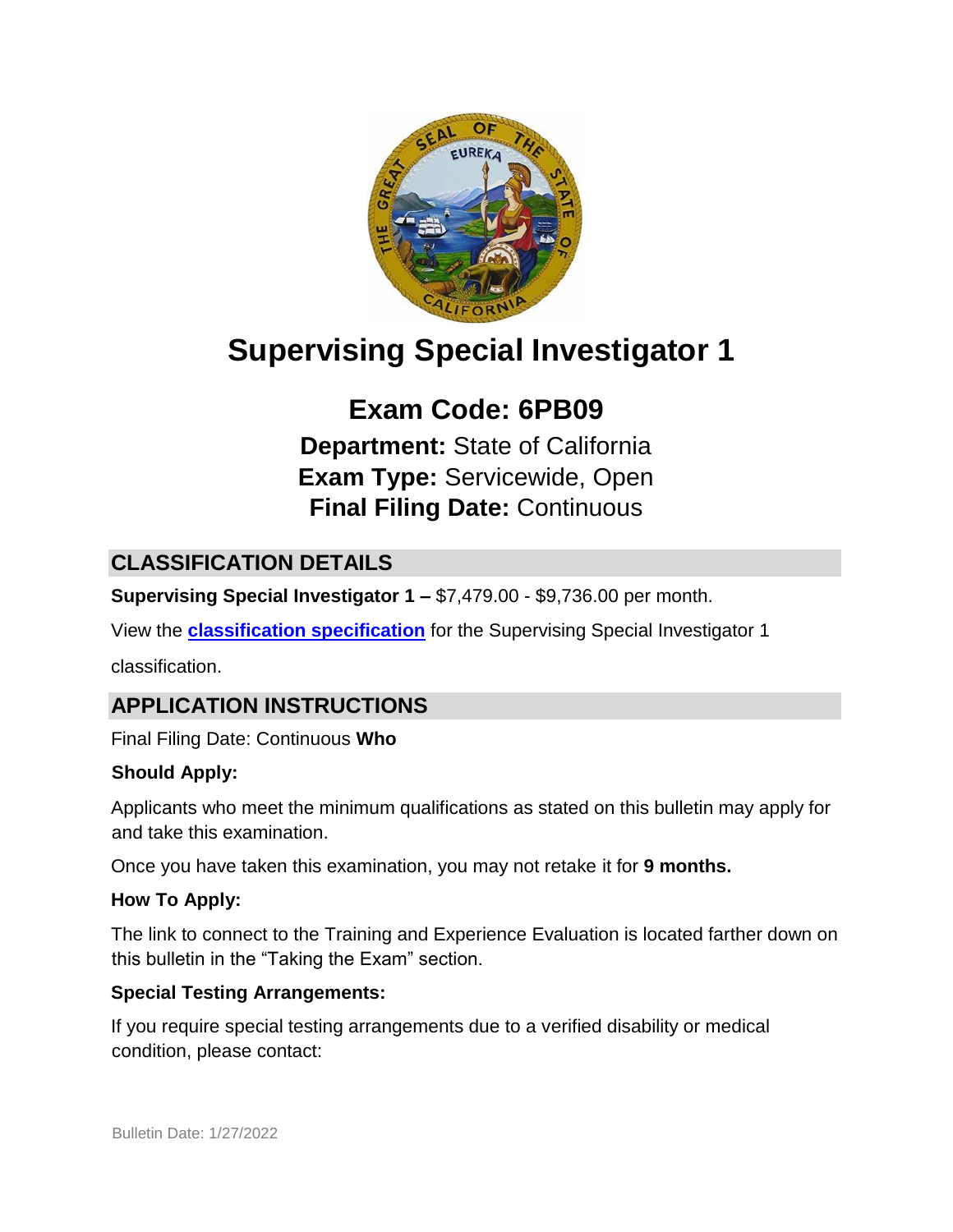California Department of Human Resources CalCareer Service Center 1810 16th Street Sacramento, CA 95814

Phone: (866) 844-8671 Email: CalCareer@CalHR.CA.GOV

California Relay Service: 7-1-1 (TTY and voice)

TTY is a Telecommunications Device for the Deaf, and is reachable only from phones equipped with a TTY Device

#### **MINIMUM QUALIFICATIONS**

All applicants must meet the education and/or experience requirements as stated on this exam bulletin to be accepted into the examination. Part-time or full-time jobs, regardless of whether paid or volunteer positions, and inside or outside California state service will count toward experience.

#### **Supervising Special Investigator 1**

#### **Either I**

One year of experience performing the duties of a Senior Special Investigator or a

Senior Special Investigator (Non-Peace Officer) in the California state service.

#### **Or II**

Two years of experience performing the duties of a Special Investigator I, Range B, or a

Special Investigator I (Non-Peace Officer), Range B, in the California state service. **Or III** 

Experience: Three years of experience in investigation work, at least two years of which involved complete responsibility for difficult and unusual cases. **And**

Education: Equivalent to completion of the twelfth grade. (Additional qualifying experience may be substituted for the required education on a year-for-year basis.)

## **POSITION DESCRIPTION**

#### **Supervising Special Investigator 1**

Under direction, either (1) in an assigned area, to direct a staff of Special Investigators I or Special Investigators I (Non-Peace Officer) in the performance of field investigations to detect or verify suspected violations of laws, rules, or regulations; or (2) in a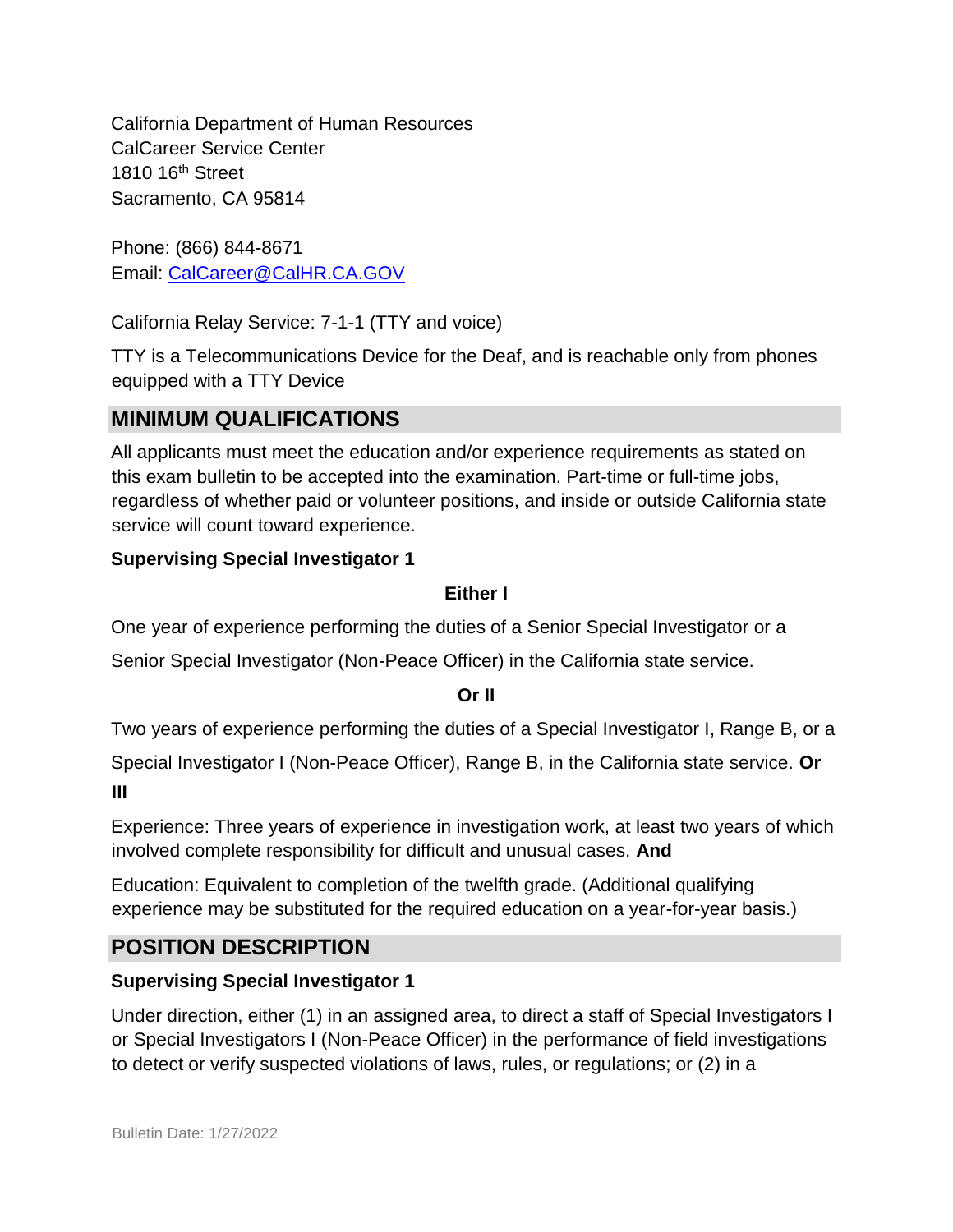headquarters office, to assist a superior in planning and directing a major investigation program, and to act for him/her in his/her absence; to make difficult investigations; and to do other related work.

## **EXAMINATION SCOPE**

This examination consists of the following components:

#### **Training and Experience Evaluation –** Weighted 100% of the final score.

The examination will consists solely of a **Training and Experience Evaluation.** To obtain a position on the eligible list, a minimum score of 70% must be received. Applicants will receive their score upon completion of the Training and Experience Evaluation process.

In addition to evaluating applicants' relative knowledge, skills, and ability, as demonstrated by quality and breadth of education and/or experience, emphasis in each exam component will be measuring competitively, relative job demands, each applicant's:

#### **Supervising Special Investigator 1 Knowledge**

**of:** 

- 1. Investigation techniques and procedures, and directing others in the performance of investigatory work.
- 2. Rules of investigatory work.
- 3. Rules of evidence and court procedure
- 4. Principles of identification, preservation, and presentation of evidence.
- 5. Sources of information used in locating persons
- 6. Laws of arrest, search and seizure, service of legal process, and the legal rights of citizens.
- 7. Interviewing techniques
- 8. Duties of Federal, State, and local law enforcement agencies.
- 9. Interpreting and applying to specific cases the provisions of the laws, rules, or regulations enforced or administered.
- 10.Principles and techniques of personnel management and supervision and supervising a staff of investigators.
- 11.A manager's/supervisor's responsibility for promoting equal opportunity in hiring and employee development and promotion, and for maintaining a work environment that is free of discrimination and harassment.

#### **Ability to:**

1. Direct others in the performance of investigatory work.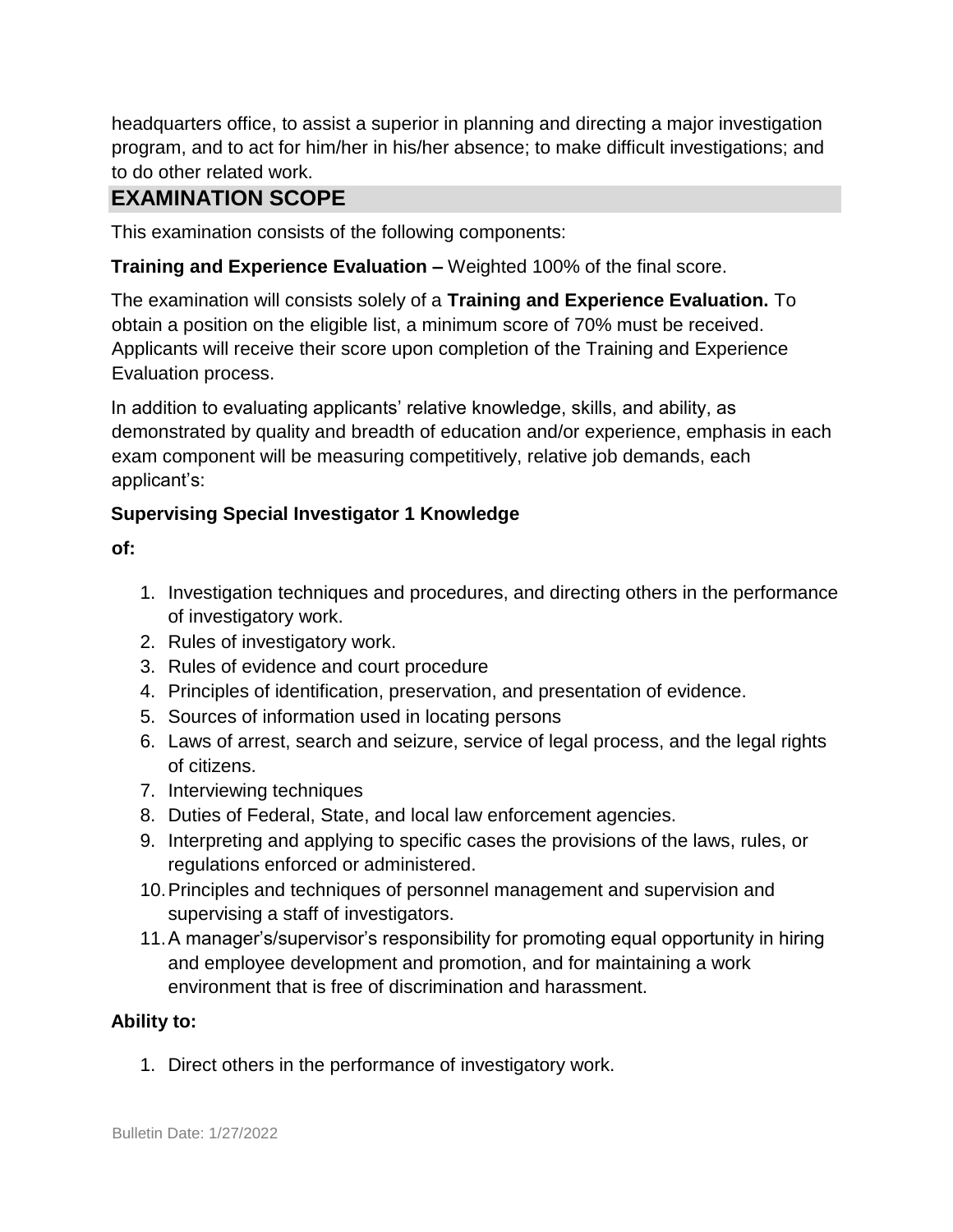- 2. Interpret and apply to specific cases the provisions of the laws, rules, or regulations enforced or administered.
- 3. Supervise a staff of investigators.
- 4. Gather, analyze, and prepare effective evidence.
- 5. Dictate correspondence and prepare reports.
- 6. Communicate effectively.
- 7. Establish and maintain cooperative relations with Federal, State, and local law enforcement agencies.
- 8. Analyze situations accurately.
- 9. Think and act quickly in emergencies and adopt an effective course of action.
- 10.Effectively promote equal opportunity in employment and maintain a work environment that is free of discrimination and harassment.

## **ELIGIBLE LIST INFORMATION**

A servicewide, open eligible list for the **Supervising Special Investigator 1** classification will be established for:

State of California (all State of California departments, statewide)

The names of successful competitors will be merged onto the eligible list in order of final score regardless of exam date. Eligibility expires **12 months** after it is established. Applicants must then retake the examination to reestablish eligibility. Veterans' Preference will be granted for this examination. In accordance with Government Codes 18973.1 and 18973.5, whenever any veteran, or widow or widower of a veteran achieves a passing score on an open examination, he or she shall be ranked in the top rank of the resulting eligible list.

Veterans status is verified by the California Department of Human Resources (CalHR). Information on this program and the Veterans' Preference Application (Std. 1093) is available **[online.](https://www.jobs.ca.gov/CalHRPublic/Landing/Jobs/VeteransInformation.aspx)** [A](https://www.jobs.ca.gov/CalHRPublic/Landing/Jobs/VeteransInformation.aspx)dditional information on veteran benefits is available at the Department of Veterans Affairs.

#### **Career Credits will not be applied to the final score of competitors who are successful in this examination.**

## **EXAMINATION INFORMATION**

**[Preview Training and Experience Evaluation](http://jobs.ca.gov/jobsgen/6PB09d.pdf)** for the Supervising Special Investigator 1 classification.

## **PREPARING FOR THE EXAMINATION**

Here is a list of suggested resources to have available prior to taking the exam.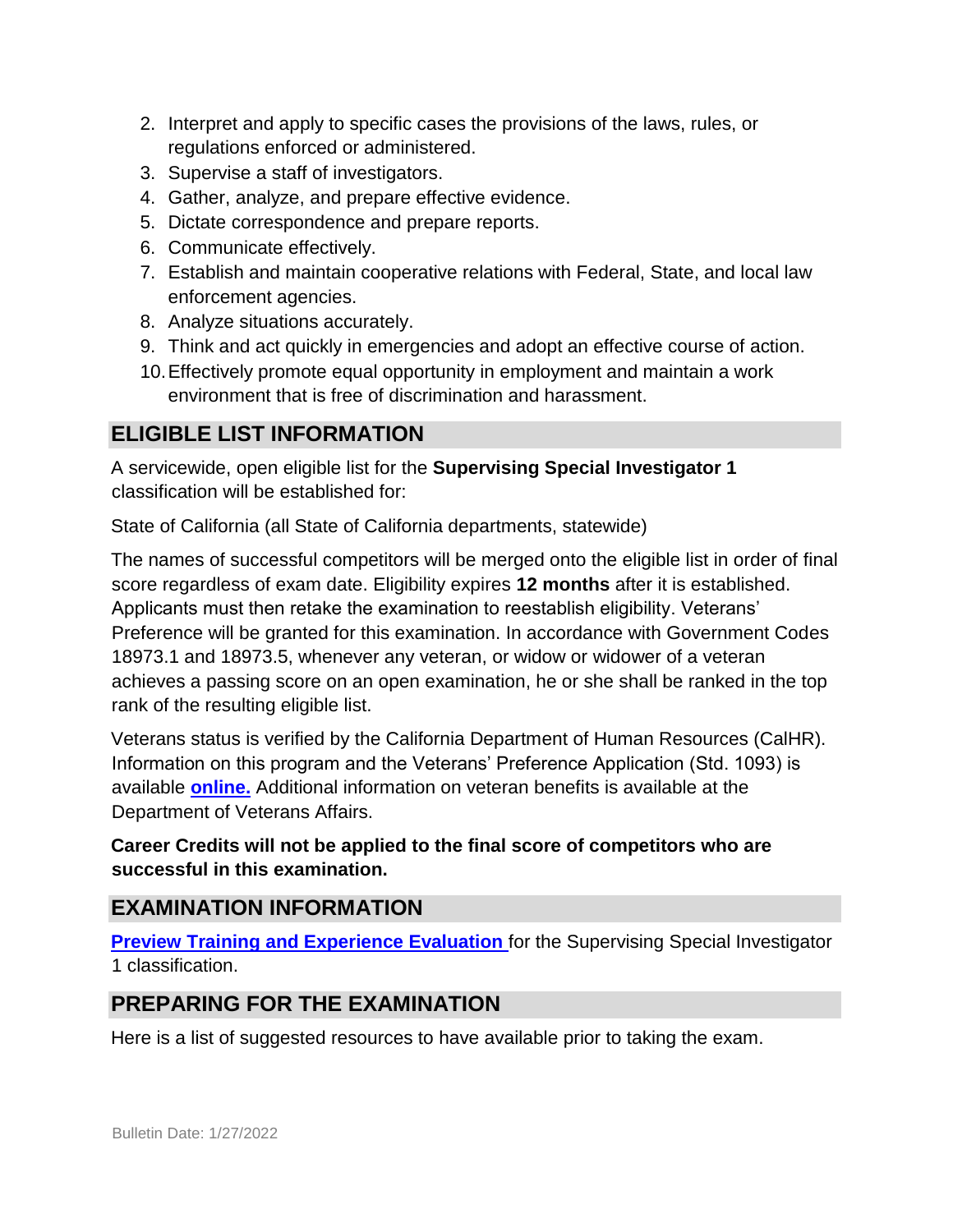**Employment History:** Employment dates, job titles, organization names and addresses, names of supervisors or persons who can verify your job responsibilities, and phone numbers of persons listed above.

**Education:** School names and addresses, degrees earned, dates attended, courses taken (verifiable on a transcript), persons or office who can verify education, and phone numbers of persons or offices listed above.

**Training:** Class titles, certifications received, names of persons who can verify your training, and phone numbers of persons listed above.

#### **TAKING THE EXAMINATION**

Take the examination for the **[Supervising Special Investigator 1](https://www.jobs.ca.gov/Public/Login.aspx?ExamId=6PB09)** [c](https://www.jobs.ca.gov/Public/Login.aspx?ExamId=6PB09)lassification.

#### **TESTING DEPARTMENTS**

State of California (all State of California departments)

## **CONTACT INFORMATION**

California Department of Human Resources CalCareer Service Center 1810 16th Street Sacramento, CA 95814 Phone: (866) 844-8671 Email: CalCareer@CalHR.CA.GOV

California Relay Service: 7-1-1 (TTY and voice)

TTY is a Telecommunications Device for the Deaf, and is reachable only from phones equipped with a TTY Device.

## **EQUAL OPPORTUNITY EMPLOYER**

The State of California is an equal opportunity employer to all, regardless of age, ancestry, color, disability (mental and physical), exercising the right of family care and medical leave, gender, gender expression, gender identity, genetic information, marital status, medical condition, military or veteran status, national origin, political affiliation, race, religious creed, sex (includes pregnancy, childbirth, breastfeeding, and related medical conditions), and sexual orientation.

## **DRUG-FREE STATEMENT**

It is an objective of the State of California to achieve a drug-free State work place. Any applicant for State employment will be expected to behave in accordance with this